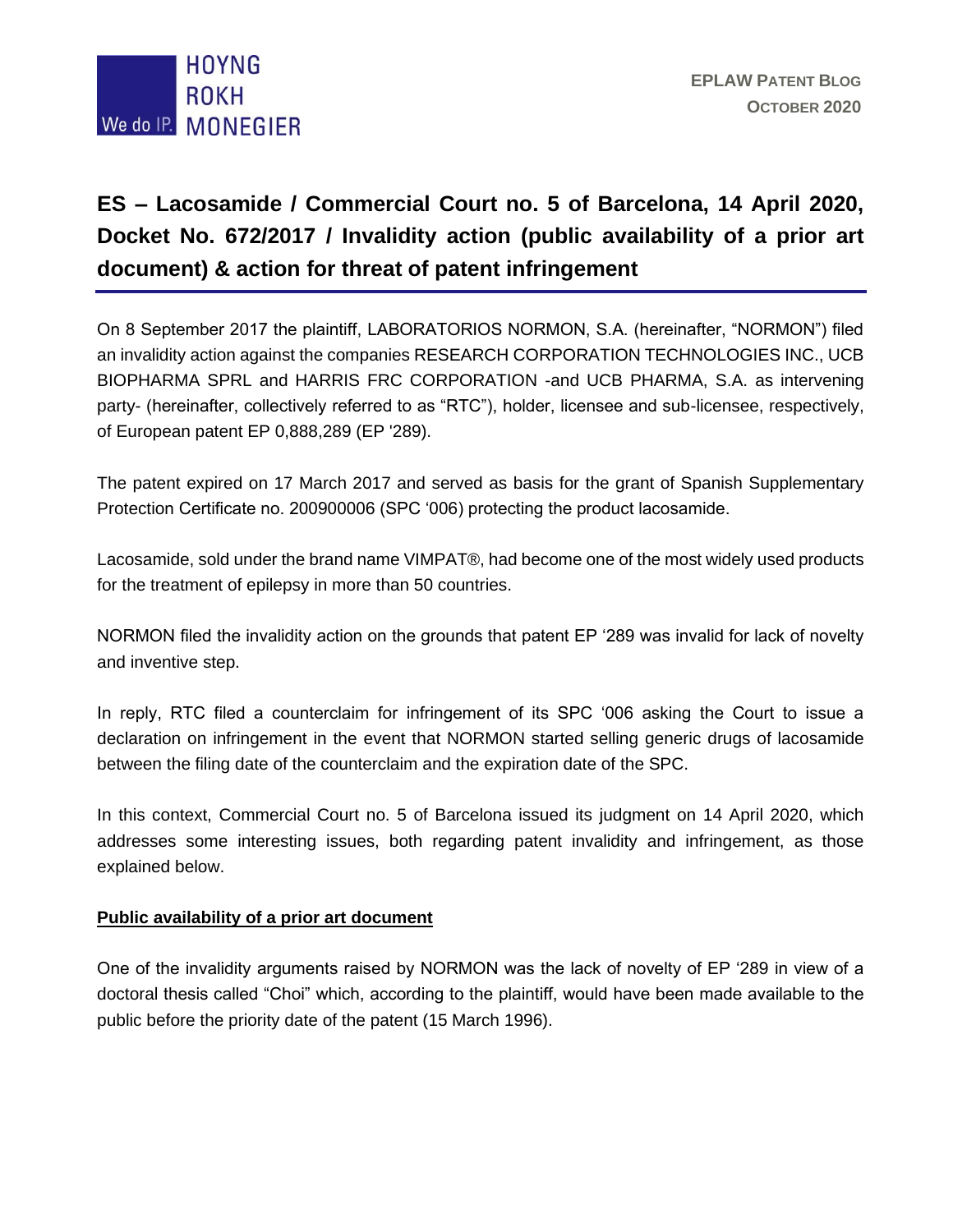There was no discussion between the parties on the fact that this thesis met all technical features of patent EP '289. The controversial point was to ascertain whether this thesis was made available to the public before 15 March 1996, thus constituting part of the prior art, according to article 54 EPC.

To this end (to determine the public availability of this document), Commercial Court no. 5 of Barcelona referred to the criteria developed by the EPO according to which it should be decided what was "more likely than not" to have happened, that is, to apply the "balance of probabilities" standard of proof for the question of the public availability of a document (see, for example, EPO T 0381/87, 10 November 1988, or T 0750/94, 1 April 1997).

It was undisputed between the parties that the thesis was defended on September 1995 behind closed doors in front of a five-member tribunal.

Thus, from that point forward, the Court had to assess whether between September 1995 and 15 March 1996 it was likely (on a balance of probabilities standard) that the thesis was given the possibility of public access.

From the evidence submitted to the proceedings by the parties, the Court concluded that the date on which the document was more likely to have been made available to the public would be the cataloguing date, i.e. once the thesis had been indexed in the catalogue of the university library, which had taken place on June 2, 1997.

The Court considered that before that date it was most likely that the thesis would not have been made available to the public, given that:

- The research was carried out confidentially. The work between the thesis tutor and the doctoral student was carried out secretly. Besides, that was not the first time they applied for patents derived from their research.
- The thesis was defended behind closed doors in September 1995 before a five-member tribunal in order to preserve confidentiality.
- All post-court defence modifications and suggestions made before 15 March 1996 and until the deposit of the final version in the Faculty were also made secretly between the thesis tutor and the author.
- There was a letter from the thesis tutor to the Dean of the Faculty dated February 1996 formally requesting not to place the thesis in the library pending the filing of the patent application.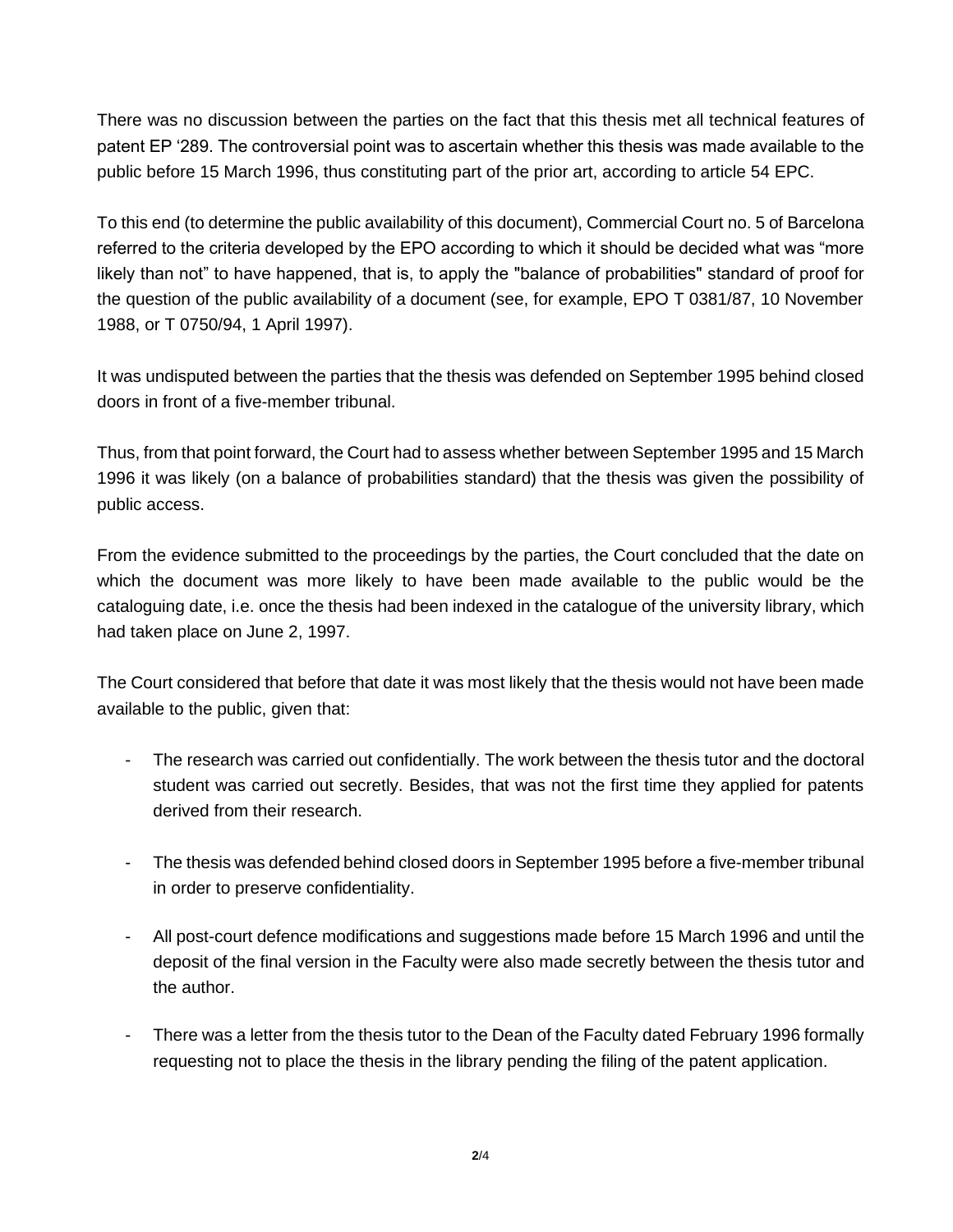- There was also a fax dated August 1996 to RCT's lawyer stating that the thesis has not been placed on the Library shelves.
- And finally there was also an email from ProQuest stating that although the thesis was received from the University on July 1, 1996, it was made available on July 28, 1996.

The above facts were considered by the Court to have created an express or tacit agreement on secrecy, restricting the circle of persons entitled to have access to the thesis (just certain people in the University, the members of the research group, the five-members thesis tribunal, etc.).

In conclusion, the Court established that from September 1995 to 15 March 1996 it was *more likely* that the thesis was not made available to the public.

Moreover, the Court pointed out that such agreement on secrecy would have been broken on April 1996, when the author/inventor himself made the results of his research of public access on a published scientific article, just one month after the patent priority date.

The Court therefore concluded that the patent was not invalid for lack of novelty.

## **Action for threat of patent infringement**

At the time NORMON filed its invalidity claim against RTC, NORMON had already obtained marketing authorizations for lacosamide generic drugs but it had not yet launched them on the market.

Thus, in view of the fact that NORMON had already obtained marketing authorizations, RTC filed a counterclaim asking the Court:

- to declare that NORMON had carried out acts constituting a "threat of infringement" of its SPC, and that,
- in the event NORMON decided during the course of the proceedings to launch lacosamide generic drugs before the expiration date of the SPC, to declare that NORMON had carried out infringement acts.

However, the Court rejected RTC's action for "threat of infringement". As stated in its judgment:

- The Court could not "*judge either the fears of one party or the intentions of the other party. Just facts. Actual facts, not mere hypotheses or possibilities*".